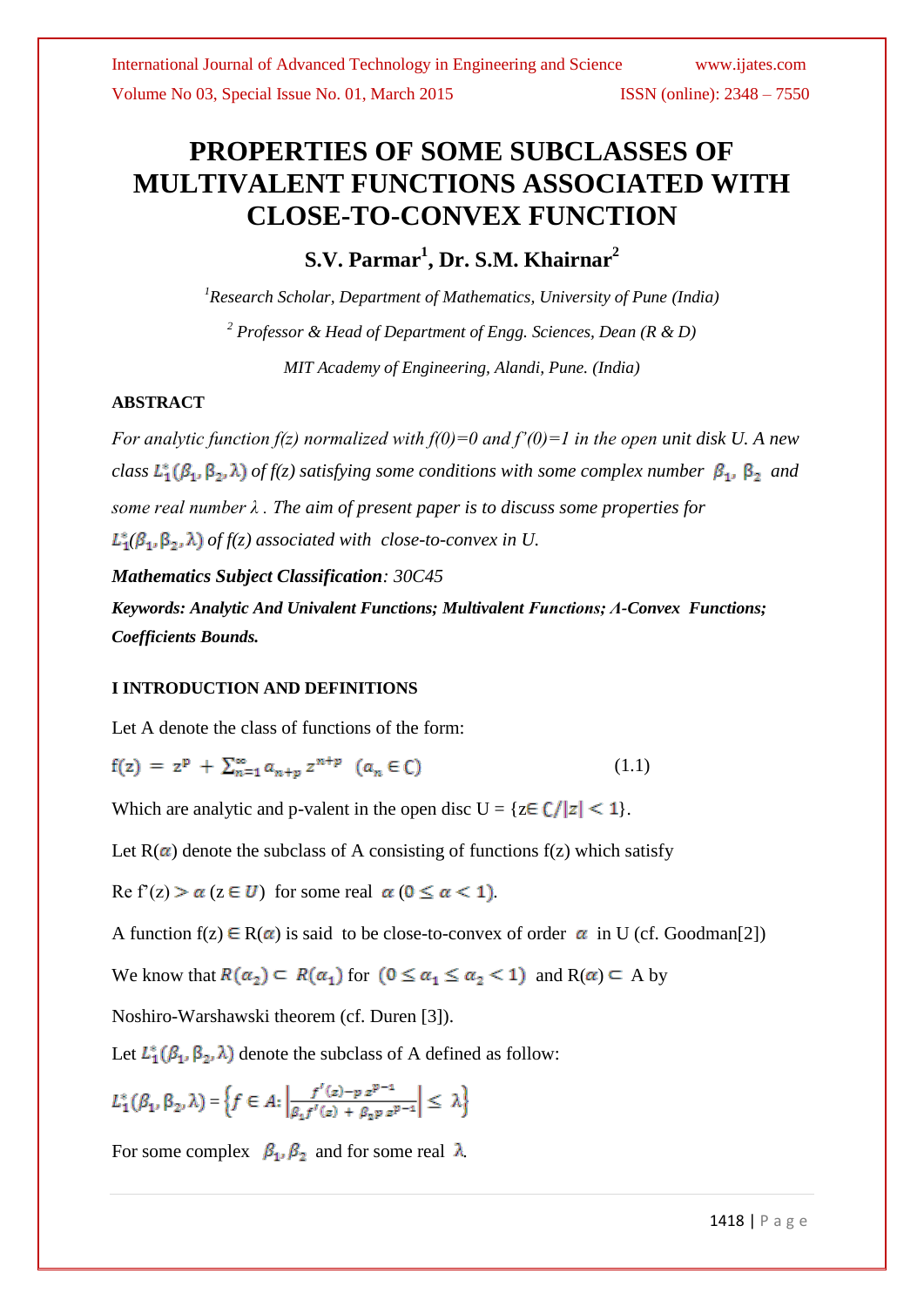Let T denote the subclass of A consisting of functions of the form:

$$
f(z) = z^{p} - \sum_{n=1}^{\infty} a_{n+p} z^{n+p} \quad (a_n \ge 0)
$$
 (1.2)

Further, let  $L^*(\beta_1, \beta_2, \lambda)$  denote the subclass of  $L_1^*(\beta_1, \beta_2, \lambda)$  by

$$
L^*(\beta_1, \beta_2, \lambda) = L_1^*(\beta_1, \beta_2, \lambda) \cap T
$$

for some real number  $\beta_1$  ( $0 \le \beta_1 \le 1$ ) and  $\beta_2$  ( $0 < \beta_2 \le 1$ ) and

for some real number  $\lambda(0 < \lambda \le 1)$ .

The class  $L^*(\beta_1, \beta_2, \lambda)$  was studied by Kim and Lee [4] for univalent function.

We note that :

1)  $L^*\left(\beta_1, 1, \frac{1-\beta_1}{1+\beta_1^2}\right) = P^*(\beta_1)$ , where  $P^*(\beta_1)$  is the class of functions  $f(z) \in T$  which satisfy Re

 $f'(z) > \beta_1$ . The class  $P^*(\beta_1)$  was studied by Kim and Lee, Sarangi and Uralegaddi and Al. Amiri for univalent functions.

2)  $L^*(0,1,\lambda) = G^*(\lambda)$ , where  $G^*(\lambda)$  is the class of functions  $f(z) \in T$  which satisfy  $|f'(z) - 1| \leq \lambda$ . The class  $G^*(\lambda)$  was introduced by Kim and Lee for univalent function.

3)  $L^*(1,1,\lambda) = D^*(\lambda)$ , where  $D^*(\lambda)$  is the class of functions  $f(z) \in T$  which satisfy

 $\left|\frac{f'(z)-1}{f'(z)+1}\right| \leq \lambda$ . The class  $D^*(\lambda)$  was introduced by Kim and Lee [4] for univalent function.

## **II PROPERTIES OF THE CLASS**  $L_1^*(\beta_1, \beta_2, \lambda)$

#### **1. Coefficient Estimate**

First result for the class is contained in

#### **Theorem 2.1**

A function f(z) defined by equation 1.2 is in the class  $L_1^*(\alpha, \beta, \lambda)$  if and only if

$$
\sum_{n=1}^{\infty} (1 + \lambda |\beta_1|) |p + n| |a_{n+p}| \leq \lambda p |(\beta_1 + \beta_2)| \tag{1.3}
$$

**Proof:** It follows that

$$
\left| \frac{f'(z) - p z^{p-1}}{\beta_1 f'(z) + \beta_2 p z^{p-1}} \right| = \left| \frac{-\sum_{n=1}^{\infty} (n+p) a_{n+p} z^n}{(\beta_1 + \beta_2) p - \beta_1 \sum_{n=1}^{\infty} (n+p) z^n} \right|
$$
  

$$
\leq \frac{\sum_{n=1}^{\infty} |n+p| |a_{n+p}| |z^n|}{|(\beta_1 + \beta_2) p| - |\beta_1| \sum_{n=1}^{\infty} |n+p| |z^n|}
$$

1419 | P a g e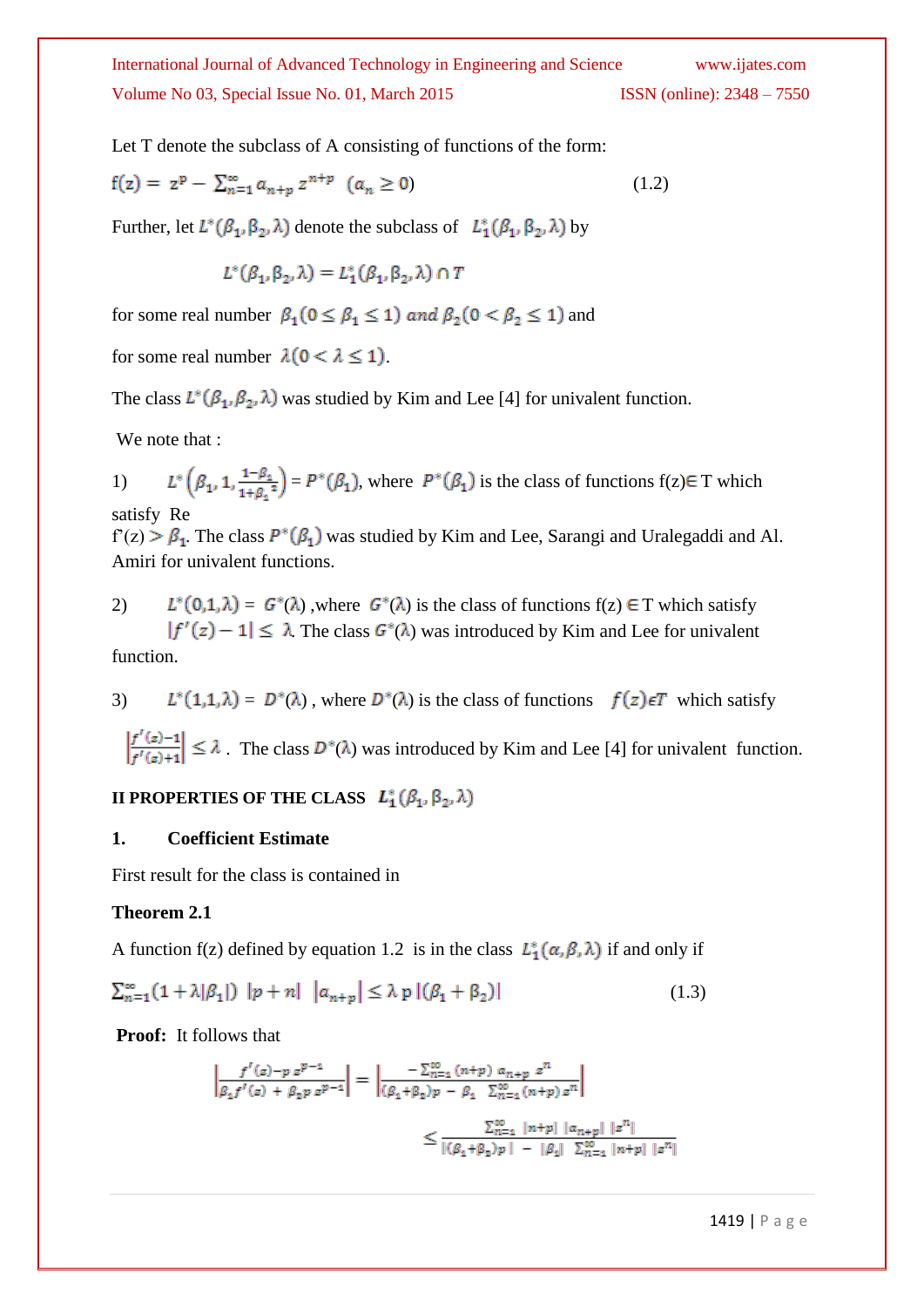$$
\leq \frac{\sum_{n=1}^{\infty} |n+p| |a_{n+p}|}{|( \beta_1 + \beta_2) p | - | \beta_1 |} \sum_{n=1}^{\infty} |n+p|
$$

Therefore if f(z) satisfies the inequality (2.1), then  $f(z) \in L_1^*(\beta_1, \beta_2, \lambda)$ .

Conversely, it is simple to verify that if  $f(z) \in L_1^*(\beta_1, \beta_2, \lambda)$ , then

$$
\sum_{n=1}^{\infty} (1 + \lambda |\beta_1|) |p + n| |a_{n+p}| \leq \lambda p |\beta_1 + \beta_2|
$$

**Corollary 2.1** If  $f(z) \in L_1^*(\beta_1, \beta_2, \lambda)$  then we have  $|a_{n+p}| \leq \frac{\lambda p |\beta_1 + \beta_2|}{(1+\lambda|\beta_1|)(n+p)} (n = 1, 2, 3, ...)$ 

**Corollary 2.2** A function  $f(z)$  defined by (1.2) is in the class  $L(\alpha, \beta, \gamma)$  if and only if

$$
\sum_{n=1}^{\infty} (1 + \lambda \beta_1) (n+p) a_{n+p} \leq \lambda p (\beta_1 + \beta_2)
$$

### **2. Distortion and covering theorem**

**Theorem 3.1 :** If the function  $f(z) \in L_1^*(\beta_1, \beta_2, \lambda)$  then

$$
z^{p} - \sum_{n=1}^{\infty} \frac{\lambda p(\beta_{1} + \beta_{2})}{(1 + \lambda \beta_{1})(n + p)} z^{n + p} \le |f(z)| \le z^{p} + \sum_{n=1}^{\infty} \frac{\lambda p(\beta_{1} + \beta_{2})}{(1 + \lambda \beta_{1})(n + p)} z^{n + p}
$$
(3.1)

**Proof:** Now  $f(z) \in L_1^*(\beta_1, \beta_2, \lambda)$  then  $|f(z)| = |z^p - \sum_{n=1}^{\infty} a_{n+p} z^{n+p}|, \quad (a_n \in \mathbb{C})$ 

$$
\leq |z^p| + \sum_{n=1}^{\infty} a_{n+p} |z^{n+p}|
$$

But  $|a_{n+p}| \leq \frac{\lambda p |\beta_1 + \beta_2|}{(1+\lambda|\beta_1|)(n+p)} (n = 1,2,3,...)$ 

 $|f(z)| \leq |z^p| + \sum_{n=1}^{\infty} \frac{\lambda p(\beta_1 + \beta_2)}{(1 + \lambda \beta_2)} |z^{n+p}|$  and also  $|f(z)| \ge |z^p|$  –  $\sum_{n=1}^{\infty} \frac{\lambda p(\beta_1 + \beta_2)}{(1 + \lambda \beta_1)} |z^{n+p}|$ |

And hence  $z^{p} - \sum_{n=1}^{\infty} \frac{\lambda p(\beta_1 + \beta_2)}{(1 + \lambda \beta_1)(n+p)} z^{n+p} \leq |f(z)| \leq z^{p} + \sum_{n=1}^{\infty} \frac{\lambda p(\beta_1 + \beta_2)}{(1 + \lambda \beta_1)(n+p)} z^{n+p}$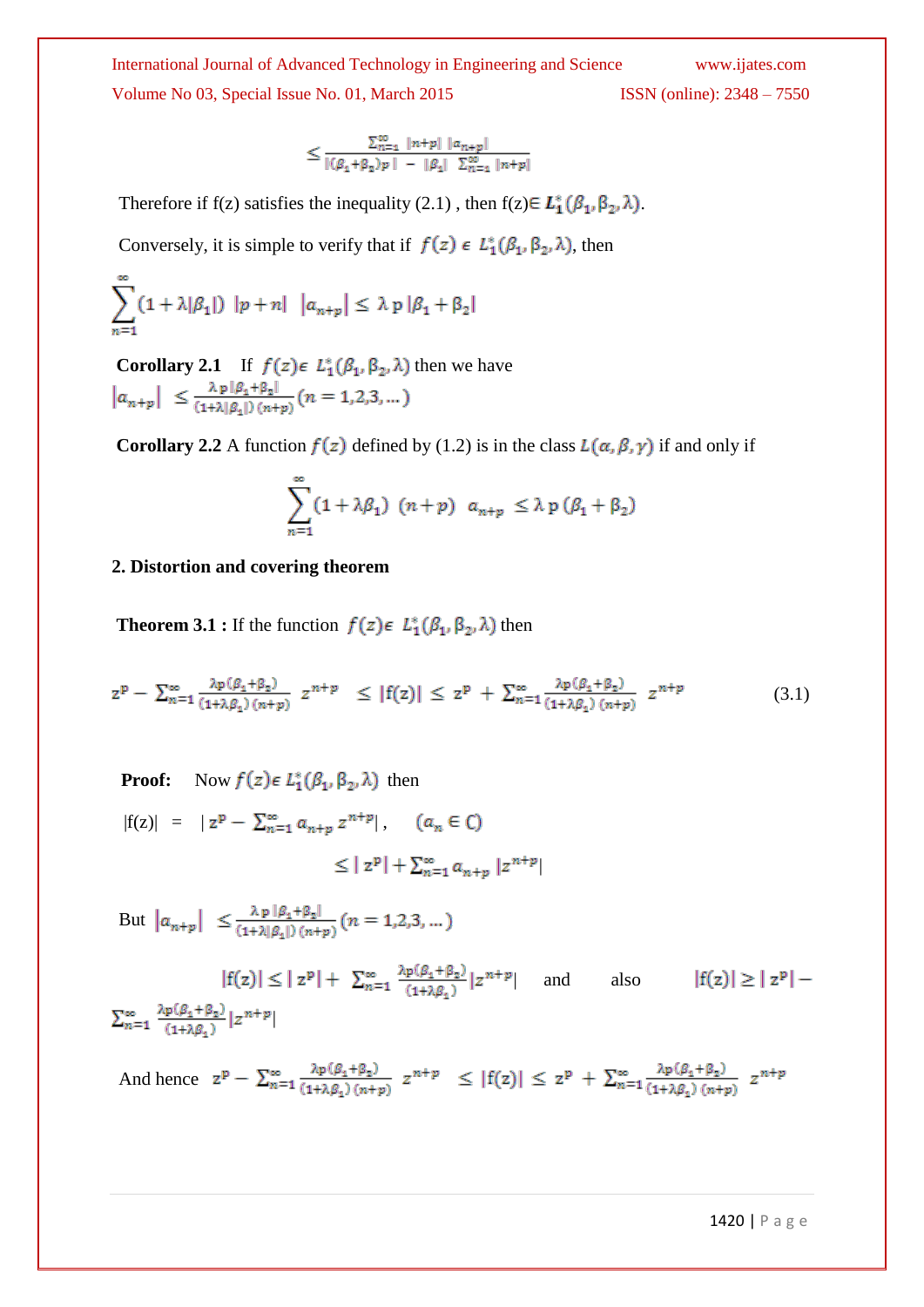## **3. Modified Hadamard Product**

**Theorem 4.1 :** If the functions  $f(z)$  and  $g(z) \in L^*(\beta_1, \beta_2, \lambda)$  then  $f * g \in L^*(\beta_1, \beta_2, \lambda)$ For  $f(z) = z^p - \sum_{n=1}^{\infty} a_{n+p} z^{n+p}$   $(a_n \ge 0)$  and  $g(z) = z^p - \sum_{n=1}^{\infty} b_{n+p} z^{n+p}$   $(b_n \ge 0)$ Then  $f(z) * g(z) = z^p - \sum_{n=1}^{\infty} a_{n+p} b_{n+p} z^{n+p}$ Where  $\gamma > \frac{\lambda^2 p(\beta_1 + \beta_2)}{(n+p)(1+\lambda\beta_1)^2 - \lambda^2 p \beta_1 (\beta_1 + \beta_2)}$ **Proof:** As  $f(z)$  and  $g(z) \in L^*(\beta_1, \beta_2, \lambda)$ 

 $\frac{(1+\lambda\beta_1)(n+p)}{\lambda p(\beta_1+\beta_2)} a_{n+p} \leq 1 \quad \text{and} \quad \frac{(1+\lambda\beta_1)(n+p)}{\lambda p(\beta_1+\beta_2)} b_{n+p} \leq 1$ 

We have to find smallest number  $\gamma$  such that

$$
\frac{(1+\gamma\beta_1)(n+p)}{\gamma p(\beta_1+\beta_2)} a_{n+p} b_{n+p} \le 1
$$

By Cauchy's –Schwarz inequality,

$$
\frac{(1+\lambda\beta_1)(p+n)}{\lambda p(\beta_1+\beta_2)} \sqrt{a_{n+p}b_{n+p}} \le 1
$$
\n(4.1)

Therefore it is enough to show that

$$
\frac{(1+\gamma\beta_1)(p+n)}{\gamma p(\beta_1+\beta_2)} a_{n+p} b_{n+p} \le \frac{(1+\lambda\beta_1)(p+n)}{\lambda p(\beta_1+\beta_2)} \sqrt{a_{n+p} b_{n+p}}
$$
  

$$
\sqrt{a_{n+p} b_{n+p}} \le \frac{\gamma(1+\lambda\beta_1)}{\lambda(1+\gamma\beta_1)}
$$

From Equation (4.1)<br>  $\sqrt{a_{n+p}b_{n+p}} \leq \frac{\lambda p (\beta_1 + \beta_2)}{(1 + \lambda \beta_1) (n+p)}$ 

Thus it is enough to show that

$$
\frac{\lambda p(\beta_1 + \beta_2)}{(1 + \lambda \beta_1) (n + p)} \le \frac{\gamma (1 + \lambda \beta_1)}{\lambda (1 + \gamma \beta_1)}
$$

Which is simplifies to

That is

$$
\gamma > \frac{\lambda^2 p(\beta_1 + \beta_2)}{(n+p)(1+\lambda\beta_1)^2 - \lambda^2 p \beta_1 (\beta_1 + \beta_2)}
$$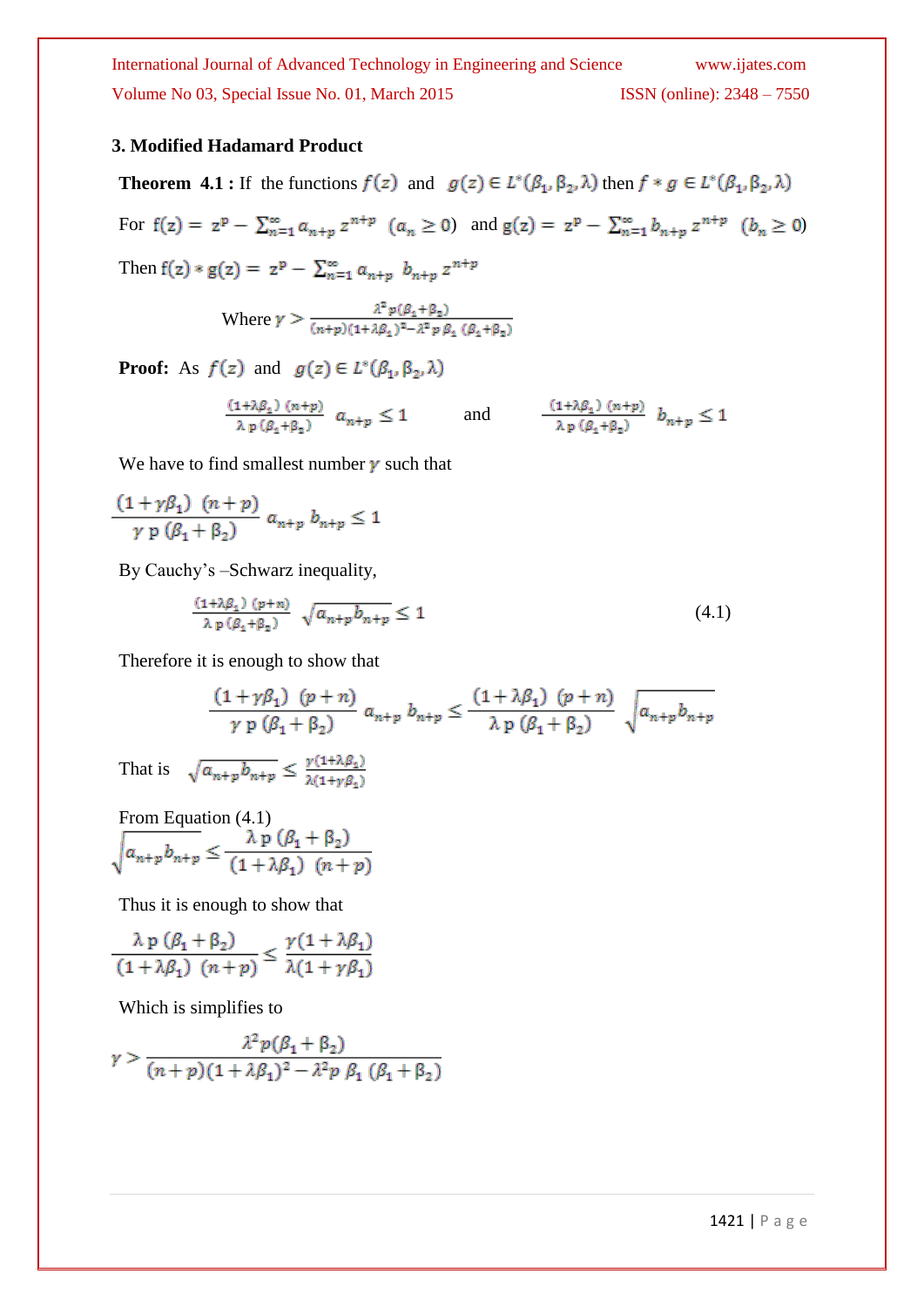## **4. Closure Theorem**

**Theorem 5.1** If  $f_j(z) \in L^*(\beta_1, \beta_2, \lambda)$   $j = 1, 2, \dots, s$  then  $g(z) = \sum_{j=1}^{s} C_j f_j(z) \in L^*(\beta_1, \beta_2, \lambda)$ 

Where 
$$
f_j(z) = z^p - \sum_{n=1}^{\infty} a_{n+p} z^{n+p}
$$
 and  $\sum_{j=1}^{s} C_j = 1$ 

**Proof:**  $g(z) = \sum_{j=1}^{s} C_j f_j(z)$ 

$$
= z^{p} - \sum_{n=1}^{\infty} \sum_{j=1}^{s} C_{j} a_{n+p,j} z^{n+p}
$$
  
=  $z^{p} - \sum_{n=1}^{\infty} e_{k} z^{n+p}$  where  $e_{k} = \sum_{j=1}^{s} C_{j} a_{n+p,j}$ 

Thus  $g(z) \in L^*(\beta_1, \beta_2, \lambda)$  if  $\sum_{n=1}^{\infty} \frac{(1+\lambda\beta_1)(n+p)}{\lambda p(\beta_1+\beta_2)} e_k \leq 1$ That is if  $\sum_{n=1}^{\infty} \sum_{j=1}^{s} C_j a_{n+p,j} \frac{(1+\lambda \beta_1) (n+p)}{\lambda p (\beta_1 + \beta_2)} \leq 1$  $\textstyle \sum_{j=1}^s \mathcal{C}_j - \sum_{n=1}^\infty \frac{(1+\lambda \beta_1) \ (\bar{n}+p)}{\lambda \ {\rm p} \ (\beta_+ + \beta_2)} \ a_{\bar{n}+p,\bar{j}} \ \leq 1$  $\Rightarrow$   $f_i(z) \in L^*(\beta_1, \beta_2, \lambda)$ 

**Theorem 5.2 :** If  $f(z)$ ,  $g(z) \in L^*(\beta_1, \beta_2, \lambda)$  then  $h(z) = z^p - \sum_{n=1}^{\infty} [a_{n+p}^2 + b_{n+p}^2] z^{n+p} \in L^*(\beta_1, \beta_2, \lambda)$ Where  $\gamma \geq \frac{2 \lambda^2 p(\beta_1 + \beta_2)}{(1 + \lambda \beta_1)^2 (n+p) - 2 \lambda^2 \beta_1 p(\beta_1 + \beta_2)}$ 

**Proof:**  $f(z)$ ,  $g(z) \in L^*(\beta_1, \beta_2, \lambda)$  and so

$$
\sum_{n=1}^{\infty} \left[ \frac{\left(1+\lambda\beta_1\right)(n+p)}{\lambda p \left(\beta_1+\beta_2\right)} \right]^2 a_{n+p}^2 \leq \sum_{n=1}^{\infty} \left[ \frac{\left(1+\lambda\beta_1\right)(n+p)}{\lambda p \left(\beta_1+\beta_2\right)} \right]^2 \leq 1 \tag{5.1}
$$

Similarly  $\sum_{n=1}^{\infty} \left[ \frac{(1+\lambda\beta_1)(n+p)}{\lambda_n(\beta_1+\beta_1)} \right]^2 b_{n+p}^2 \leq 1$  (5.2)

 $\sum_{n=1}^{\infty} \left[ \frac{(1+\gamma\beta_1)(n+p)}{\gamma p(\beta_1+\beta_2)} \right]^2 \left[ a_{n+p}^2 + b_{n+p}^2 \right]^2 \leq 1$ We show that

$$
\Rightarrow h(z) \in L^*(\beta_1, \beta_2, \lambda)
$$

Adding equation  $(5.1)$  and  $(5.2)$ , we get

$$
\frac{1}{2} \sum_{n=1}^{\infty} \left[ \frac{(1+\gamma\beta_1) (n+p)}{\gamma p (\beta_1 + \beta_2)} \right]^2 \left[ a_{n+p}^2 + b_{n+p}^2 \right]^2 \le 1
$$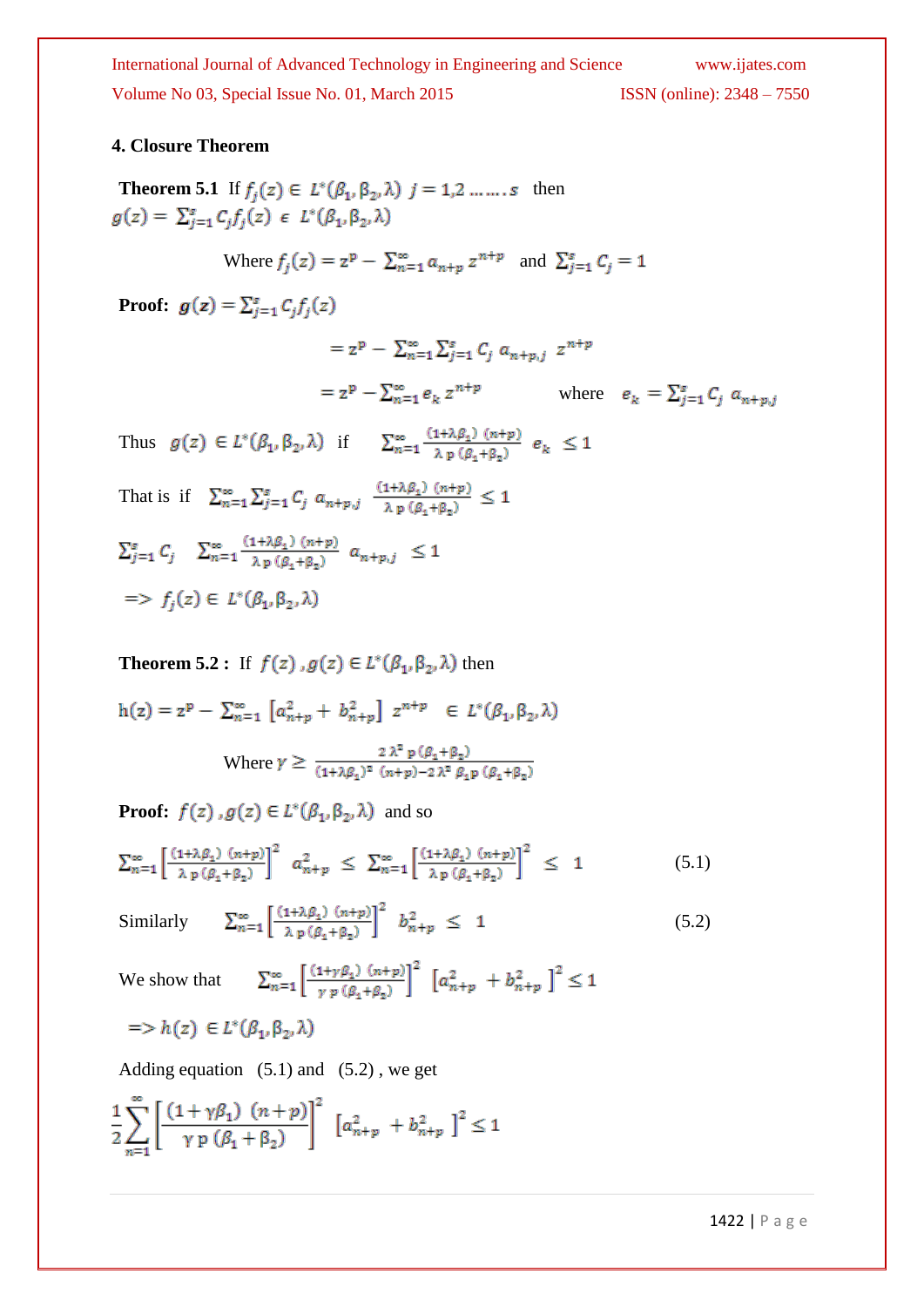That is enough to show

$$
\left[\frac{(1+\gamma\beta_1)(n+p)}{\gamma p(\beta_1+\beta_2)}\right]^2 \leq \frac{1}{2} \left[\frac{(1+\lambda\beta_1)(n+p)}{\lambda p(\beta_1+\beta_2)}\right]^2
$$

By simplifying we get,

$$
\gamma \ge \frac{2\lambda^2 p(\beta_1 + \beta_2)}{(1 + \lambda\beta_1)^2 (n + p) - 2\lambda^2 \beta_1 p(\beta_1 + \beta_2)}
$$

### **5. Radius problem for the class**  $R(\alpha)$

In this section, we discuss some radius problems for the class  $R(\alpha)$ . To discuss our problems, we need the following lemma for the class  $R(\alpha)$ .

**Lemma 6.1** If  $f(z) \in R(\alpha)$  then,  $\sum_{n=1}^{\infty} (n+p) |a_{n+p}| \leq 1 - \alpha$ .

**Corollary 6.1** If  $f(z) \in R(\alpha)$  then  $|a_{n+p}| \leq \frac{1-\alpha}{(n+p)} \leq 1$ 

**Remark 6.1** By lemma 6.1 we see that if  $f(z) \in R(\alpha)$  then

 $\sum_{n=1}^{\infty} (n+p) |a_{n+m}|^2 \leq \sum_{n=1}^{\infty} (n+p) |a_{n+m}| \leq 1-\alpha$ 

**Theorem 3.1 If**  $f(z) \in R(\alpha)$  and  $\delta \in C$   $(0 < |\delta| < 1)$ , then the function

 $\frac{1}{\delta} f(\delta z)$  belongs to the class  $L_1^*(\beta_1, \beta_2, \lambda)$  for  $(0 < |\delta| \leq |\delta_0(\lambda)|)$ 

Where  $|\delta_0(\lambda)|$  is the smallest positive root of the equation

$$
h(|\delta|) = (1 + \lambda |\beta_1|) |\delta| \sqrt{(1 - \alpha) (2 - |\delta|^2)} - \lambda p |(\beta_1 + \beta_2)| (1 - |\delta|^2)
$$
  
in  $0 < |\delta| < 1$ 

**Proof:** For  $f(z) \in R(\alpha)$ , we see that

$$
\frac{1}{\delta} f(\delta z) = z^p + \sum_{n=1}^{\infty} \delta^{n+p-1} z^{n+p} \quad \text{And} \quad \sum_{n=1}^{\infty} (n+p) |a_{n+p}|^2 \le 1 - \alpha
$$

To show that  $f(z) \in L_1^*(\alpha, \beta, \lambda)$ , we need to prove that

 $\sum_{n=1}^{\infty} (1 + \lambda |\beta_1|) \ |n+p| \ |a_{n+p}| \delta^{n+p-1} \leq \lambda \; \mathfrak{p} \; |(\beta_1 + \beta_2)|$ 

from theorem 2.1 Applying Cauchy-Schwarz inequality, we note that

 $\sum_{n=1}^{\infty} (1 + \lambda |\beta_1|) (1 + \lambda \beta_1) |n+p| |a_{n+p}| \delta^{n+p-1}$